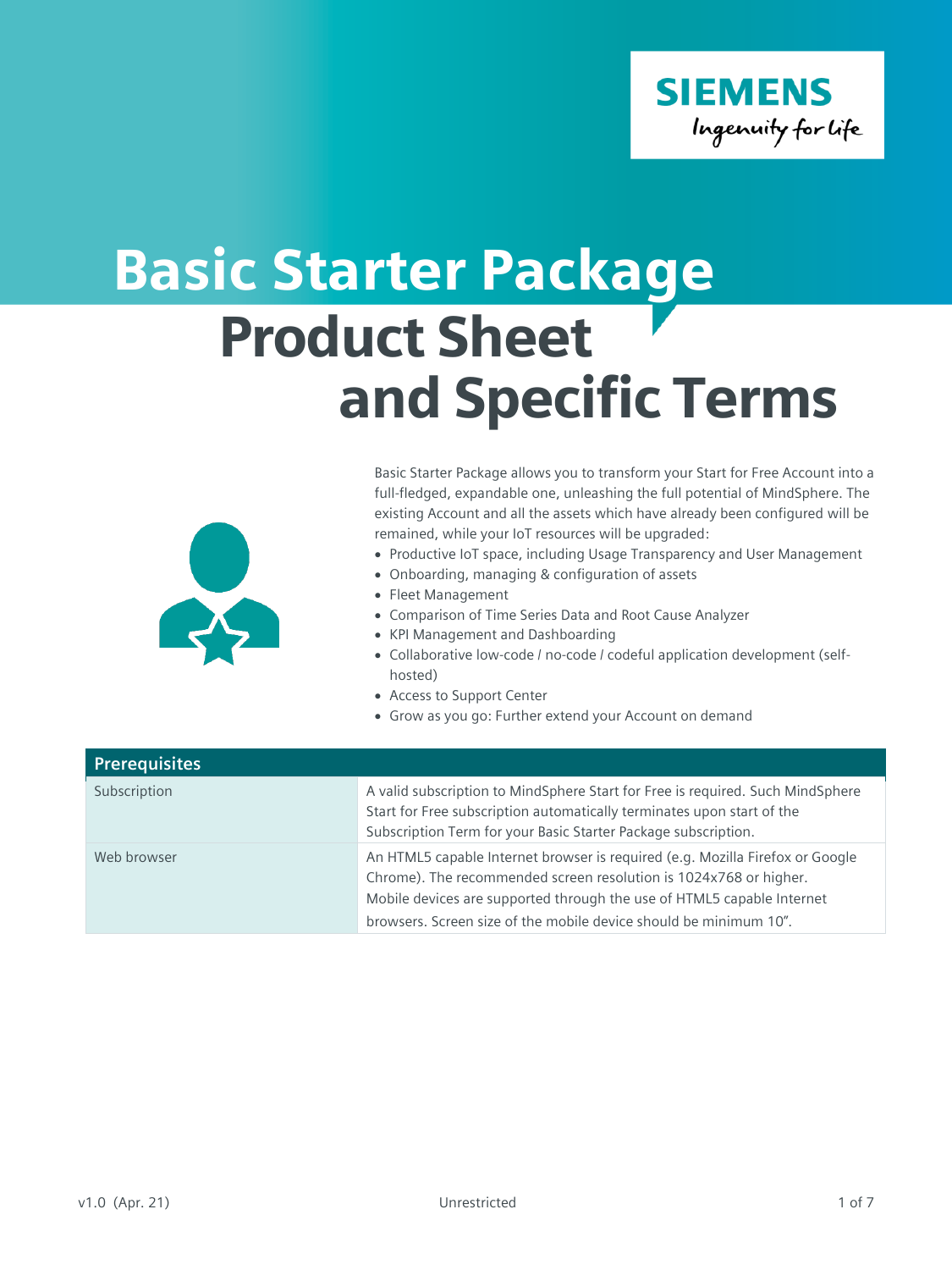## **Description of Services**

When subscribing to Basic Starter Package you will be provided with the following MindSphere resources ("MindSphere Resources"), applications and other Services. Please note that certain limits apply as per the table below.

| <b>Administration Tools</b> |                                                                                                                                                                                                                                                                                                                                                                                                                                                                                                                                                                                                                                                                                                                                                                                                                                                                                                                                                                                                                                                                                                                                                                                                      |
|-----------------------------|------------------------------------------------------------------------------------------------------------------------------------------------------------------------------------------------------------------------------------------------------------------------------------------------------------------------------------------------------------------------------------------------------------------------------------------------------------------------------------------------------------------------------------------------------------------------------------------------------------------------------------------------------------------------------------------------------------------------------------------------------------------------------------------------------------------------------------------------------------------------------------------------------------------------------------------------------------------------------------------------------------------------------------------------------------------------------------------------------------------------------------------------------------------------------------------------------|
| General                     | The following administration tools are available on your MindSphere Launchpad:<br>• Usage Transparency<br>• Settings<br>• Asset Manager<br>• Agent Diagnostic<br>• Developer Cockpit<br>• Upgrade                                                                                                                                                                                                                                                                                                                                                                                                                                                                                                                                                                                                                                                                                                                                                                                                                                                                                                                                                                                                    |
| <b>Usage Transparency</b>   | Usage Transparency provides information regarding your consumption of certain<br>resources and corresponding limits of your subscribed Services e.g. API calls,<br>number of Users, inbound traffic, data storage volume.                                                                                                                                                                                                                                                                                                                                                                                                                                                                                                                                                                                                                                                                                                                                                                                                                                                                                                                                                                            |
| Settings                    | Settings allow managing Users, permissions, rights, roles, groups, and tenant<br>provider information.<br>For every User, an individual login is required.<br>A third party User which you permit to test the application for such third parties'<br>end use shall not be granted with administration rights.                                                                                                                                                                                                                                                                                                                                                                                                                                                                                                                                                                                                                                                                                                                                                                                                                                                                                        |
| Asset Manager               | You can use the Asset Manager tool to:<br>• Onboard and offboard agents to your Account.<br>• Configure assets, asset types and aspect types.                                                                                                                                                                                                                                                                                                                                                                                                                                                                                                                                                                                                                                                                                                                                                                                                                                                                                                                                                                                                                                                        |
| Agent Diagnostic            | Use Agent Diagnostic to:<br>• Activate and deactivate logfiles and to access them.                                                                                                                                                                                                                                                                                                                                                                                                                                                                                                                                                                                                                                                                                                                                                                                                                                                                                                                                                                                                                                                                                                                   |
| Developer Cockpit           | You can use the Developer Cockpit tool to:<br>• Register up to 30 Self-hosted Applications and Mendix applications in your<br>Account.<br>• Generate access tokens to access available MindSphere APIs.<br>• Manage the authorization of Self-hosted Applications.<br>• Self-hosted Applications (except Mendix applications) can be integrated into<br>the Platform as follows: Using MindSphere APIs registering a Self-hosted<br>Application: Developer Cockpit allows you to register a Self-hosted Application<br>on your Account. After registration your Self-hosted Application will be<br>accessible via the MindSphere Launchpad.<br>To integrate a Mendix application into the Platform, an automated registration<br>process has been created for you.<br>For additional information on how to integrate Self-hosted Applications<br>(including Mendix applications) into the Platform, please refer to the user<br>documentation available on<br>https://documentation.mindsphere.io/resources/html/start-for-free/en-<br>US/index.html.<br>Third Party Terms for Developer Cockpit are available via the following web link:<br>https://sie.ag/MindSphere-ThirdParty_DeveloperCockpit. |
| Upgrade                     | Use Upgrade to:<br>• Order available upgrades to your subscribed Services (e.g. increase Users or<br>Agents).<br>• Get an overview of your requested and completed upgrades.<br>• Manage pending upgrade requests (authorized Users only).                                                                                                                                                                                                                                                                                                                                                                                                                                                                                                                                                                                                                                                                                                                                                                                                                                                                                                                                                           |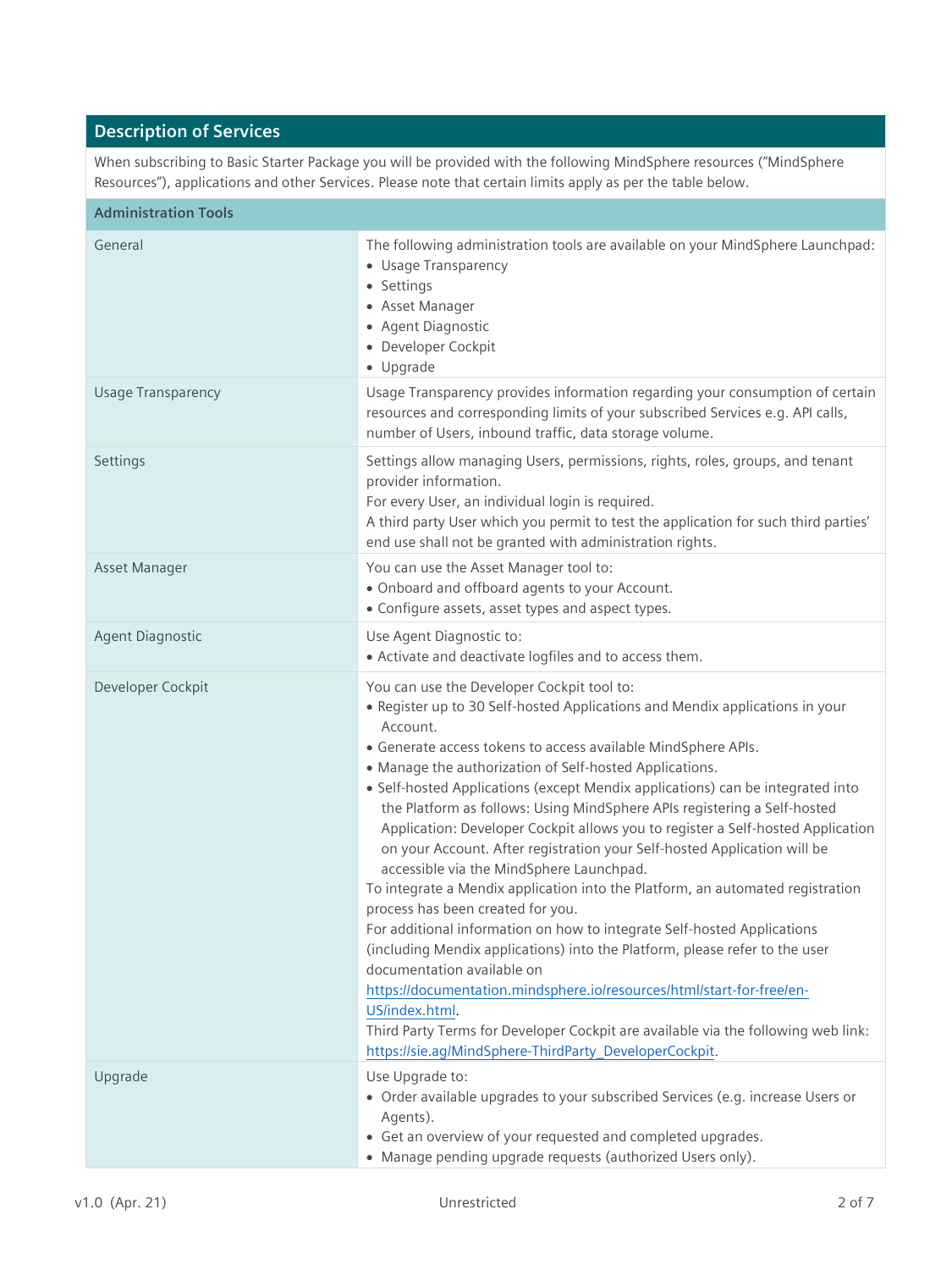|                              | You can use Upgrade once your Basic Starter Package has been fully set up and<br>the required Account identifiers (SoldTo ID or Install ID / Site ID depending on<br>your country) have been associated to your subscription. You will be notified via<br>e-mail and in your Account (in Upgrade and/or OS bar).                                                                                                                                                                                                                                                 |
|------------------------------|------------------------------------------------------------------------------------------------------------------------------------------------------------------------------------------------------------------------------------------------------------------------------------------------------------------------------------------------------------------------------------------------------------------------------------------------------------------------------------------------------------------------------------------------------------------|
| <b>MindSphere Resources</b>  |                                                                                                                                                                                                                                                                                                                                                                                                                                                                                                                                                                  |
| <b>Base Tenant</b>           | The Base Tenant provides you with a dedicated Account (also referred to as<br>"Tenant") on MindSphere. It enables you to login to your Account via the<br>respective URL provided by us and is required for your use of the Services<br>provided by us as part of your Basic Starter Package subscription. The Account<br>corresponds to your Account under your previous MindSphere Start for Free<br>subscription and is extended as described herein.                                                                                                         |
| User                         | It allows you to access your Account as User and use the Services provided by us<br>as part of your Basic Starter Package subscription.                                                                                                                                                                                                                                                                                                                                                                                                                          |
| Agent                        | An agent is a software as part of a hardware device (e.g. MindConnect Nano) or<br>in the form of an application provided by Siemens which you connect to your<br>Account and which can ingest data into your Account and send data to one or<br>more asset instances.                                                                                                                                                                                                                                                                                            |
| Asset Type                   | Asset type describes the type of an asset including one or several attributes. An<br>asset type is a template that describes the attributes of a homogenous group of<br>physical or logical assets, which is used for asset modeling.<br>An asset type is a grouping of assets with common characteristics that<br>distinguish those assets as a group or class.                                                                                                                                                                                                 |
| Asset Instance               | Asset instance reflects a physical and/or logical device within your Account, e.g.<br>a specific silo within a plant would be an asset instance. Each instance belongs<br>to an asset type.                                                                                                                                                                                                                                                                                                                                                                      |
| Time Series Data Ingest Rate | Time series data ingest rate represents the rate at which the sensor data is<br>ingested into the Platform. Data ingest is based on number of assets, number of<br>variables per asset, size per variable including overhead, read cycle interval and<br>sending frequency. This depends on the size of the requests containing time<br>series sent from you to the Platform.                                                                                                                                                                                    |
| Time Series Data Storage     | Time series data storage represents the total volume of time series data ingested<br>and stored in the Platform for an Account.                                                                                                                                                                                                                                                                                                                                                                                                                                  |
| <b>IoT File Storage</b>      | IoT File Storage is used to read, write, delete, upload and update files associated<br>to assets, store metadata information, and search for files by metadata. Since<br>files are always related to an asset, the instance of an asset must have been<br>created by you beforehand.                                                                                                                                                                                                                                                                             |
| Rules                        | Rules refer to the functionality within the Fleet Manager to create and configure<br>rules that monitor parameters of an asset.<br>The terms and conditions for "Fleet Manager and Rules in Fleet Manager" set out<br>in the MindSphere Supplemental Terms apply to your use of Rules with the<br>following deviations:<br>• Users of Third Parties are not permitted to access and use this Service also for<br>the purpose of receiving a service from you.<br>• The maximum number of active concurrent rules per asset is limited as per the<br>table below. |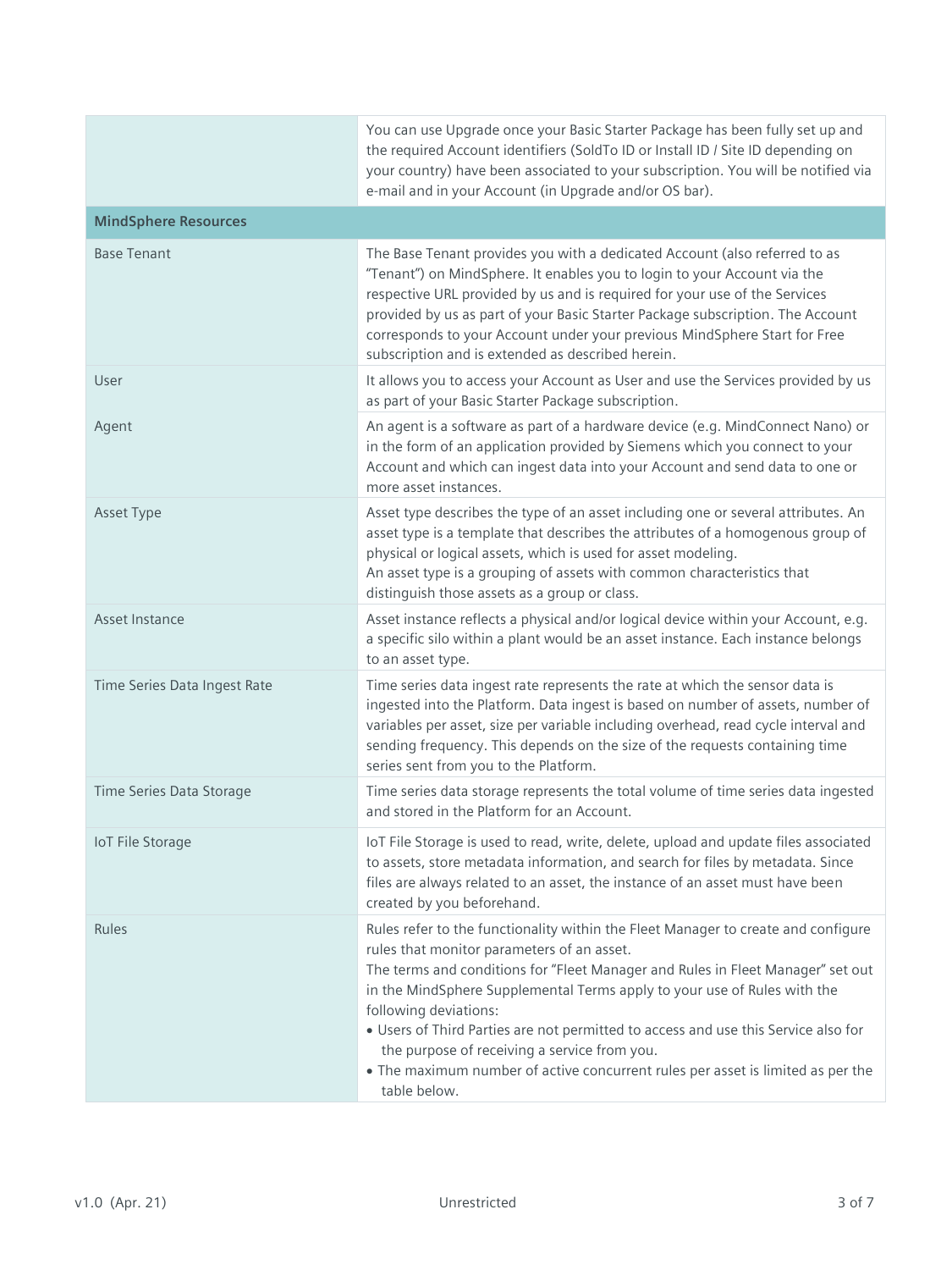| Notifications                                   | The number of notifications added to the Basic Starter Package determines how<br>many notifications you can trigger in total each month. Sending emails or other<br>types of messages leverages MindSphere's Notification Service. The terms and<br>conditions set out in the MindSphere Supplemental Terms for Notification<br>Service also apply to your use of notifications.                                                                                                                                                                                                                                                                                              |
|-------------------------------------------------|-------------------------------------------------------------------------------------------------------------------------------------------------------------------------------------------------------------------------------------------------------------------------------------------------------------------------------------------------------------------------------------------------------------------------------------------------------------------------------------------------------------------------------------------------------------------------------------------------------------------------------------------------------------------------------|
| <b>Outbound Traffic</b>                         | Outbound Traffic is the total network traffic that is generated by the use of our<br>Services by you and by users of your application or operated application to<br>devices, locations, databases, applications or other destinations outside the<br>Platform via the exit of the wide area network of the data centers used by us to<br>provide the respective Services.                                                                                                                                                                                                                                                                                                     |
| Visual Flow Creator Compute Hours               | Computing hours represent the available execution time for workflows created<br>in the Visual Flow Creator. This MindSphere Resource can only be used in<br>connection with the Visual Flow Creator.<br>Third Party Terms for Visual Flow Creator are available via the following web link:<br>http://sie.ag/MindSphere-ThirdParty_VisualFlowCreator.                                                                                                                                                                                                                                                                                                                         |
| <b>MindSphere Applications</b>                  |                                                                                                                                                                                                                                                                                                                                                                                                                                                                                                                                                                                                                                                                               |
| Fleet Manager                                   | Fleet Manager allows you to display and monitor measured data and<br>information from your assets at one central point.<br>The terms and conditions for "Fleet Manager and Rules in Fleet Manager" set out<br>in the MindSphere Supplemental Terms apply to your use of Fleet Manager with<br>the following deviations:<br>• The maximum number of active concurrent rules per asset is limited as per the<br>table below.<br>Fleet Manager leverages our Notification Service for the sending of emails. The<br>terms and conditions for "Notification Service" set out in the MindSphere<br>Supplemental Terms apply to your use of this Service for the sending of emails. |
| Visual Analyzer                                 | Visual Analyzer is an extension of Fleet Manager to set up root cause analysis<br>and mashup historical time series data.<br>The terms and conditions for "Visual Analyzer" set out in the MindSphere<br>Supplemental Terms apply to your use of this Service.                                                                                                                                                                                                                                                                                                                                                                                                                |
| Visual Flow Creator (incl. Dashboard<br>Viewer) | Visual Flow Creator enables you to design your own workflows via a drag and<br>drop functionality to develop graphic depiction of workflows.<br>The terms and conditions for "Visual Flow Creator" set out in the MindSphere<br>Supplemental Terms apply to your use of this Service with the following<br>deviations:<br>. You will not be charged based on execution time.<br>• Execution time for all nodes for a single Account is limited as per the table<br>below.                                                                                                                                                                                                     |
| <b>Services via MindSphere APIs</b>             |                                                                                                                                                                                                                                                                                                                                                                                                                                                                                                                                                                                                                                                                               |
| Services via MindSphere APIs                    | The following Services via MindSphere APIs are included:<br>• Agent Management<br>• Asset Management<br>• Event Management<br>• Identity Management<br>• IoT and Storage Services<br>• MindConnect API Services<br>• Notification Service<br>• Token Manager Service<br>• Usage Transparency Service                                                                                                                                                                                                                                                                                                                                                                          |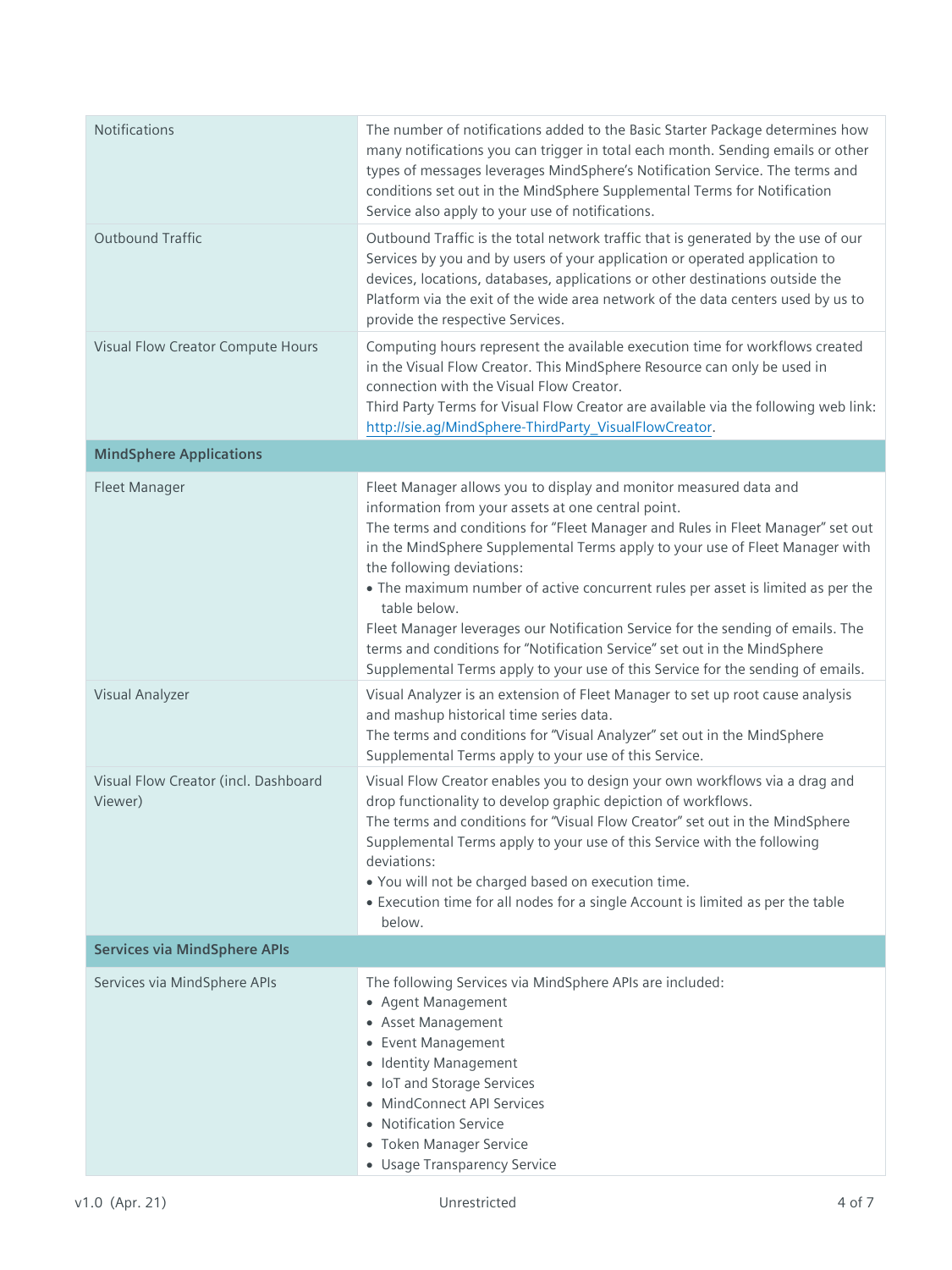| The terms and conditions for these Services set out in the MindSphere<br>Supplemental Terms apply to your use of these Services with the following |
|----------------------------------------------------------------------------------------------------------------------------------------------------|
| deviations:                                                                                                                                        |
| • The limits set out in the table below apply instead of the limits set out in the                                                                 |
| MindSphere Supplemental Terms.                                                                                                                     |

## **Basic Starter Package – Authorized Limits**

The authorization levels shown in the table below set out the overall limits of authorizations for the respective metrics regardless if the Service is exposed via MindSphere APIs or via a user interface accessible from the MindSphere Launchpad. For clarity, if your subscription to Basic Starter Package includes 3 connected agents, such 3 agents may for instance be 2 agents connected via the Asset Manager tool on the MindSphere Launchpad and 1 agent connected via the respective API of Agent Management.

| MindSphere Administration Tools,<br><b>Resources and Applications</b> | <b>Authorization level</b>                                                    |                            |
|-----------------------------------------------------------------------|-------------------------------------------------------------------------------|----------------------------|
| <b>Base Tenant</b>                                                    | ✓                                                                             |                            |
| Asset Manager                                                         | ✓                                                                             |                            |
| Developer Cockpit                                                     | ✓                                                                             |                            |
| Settings                                                              | ✓                                                                             |                            |
| <b>Usage Transparency</b>                                             | ✓                                                                             |                            |
| Upgrade                                                               | ✓                                                                             |                            |
| Users <sup>1</sup>                                                    | 6                                                                             |                            |
| Agents                                                                | 3                                                                             |                            |
| <b>Asset Types</b>                                                    | 10                                                                            |                            |
| Asset Instances                                                       | 10                                                                            |                            |
| Time Series Data Ingest Rate                                          | $0.5$ KB/s                                                                    |                            |
| Time Series Data Storage                                              | 15 GB                                                                         |                            |
| <b>IoT File Storage</b>                                               | 12.5 GB                                                                       |                            |
| <b>Outbound Traffic</b>                                               | 10 GB /month                                                                  |                            |
| Notifications                                                         | 1 000 e-mail notifications /month<br>100 000 mobile push notifications /month |                            |
| Rules <sup>2</sup>                                                    | 5                                                                             |                            |
| Visual Flow Creator Compute Hours                                     | 3 hours /month                                                                |                            |
| Fleet Manager                                                         | $\checkmark$                                                                  |                            |
| Visual Analyzer                                                       | ✓                                                                             |                            |
| Visual Flow Creator (incl. Dashboard<br>Viewer)                       | ✓                                                                             |                            |
| <b>Services via MindSphere APIs</b>                                   | <b>Metric</b>                                                                 | <b>Authorization level</b> |
| Agent Management                                                      | Connected agents <sup>3</sup>                                                 | 3                          |
| Asset Management                                                      | Asset instances                                                               | 10                         |
|                                                                       | Asset types                                                                   | 10                         |
| Event Management                                                      | Event instances                                                               | 250 000 /month             |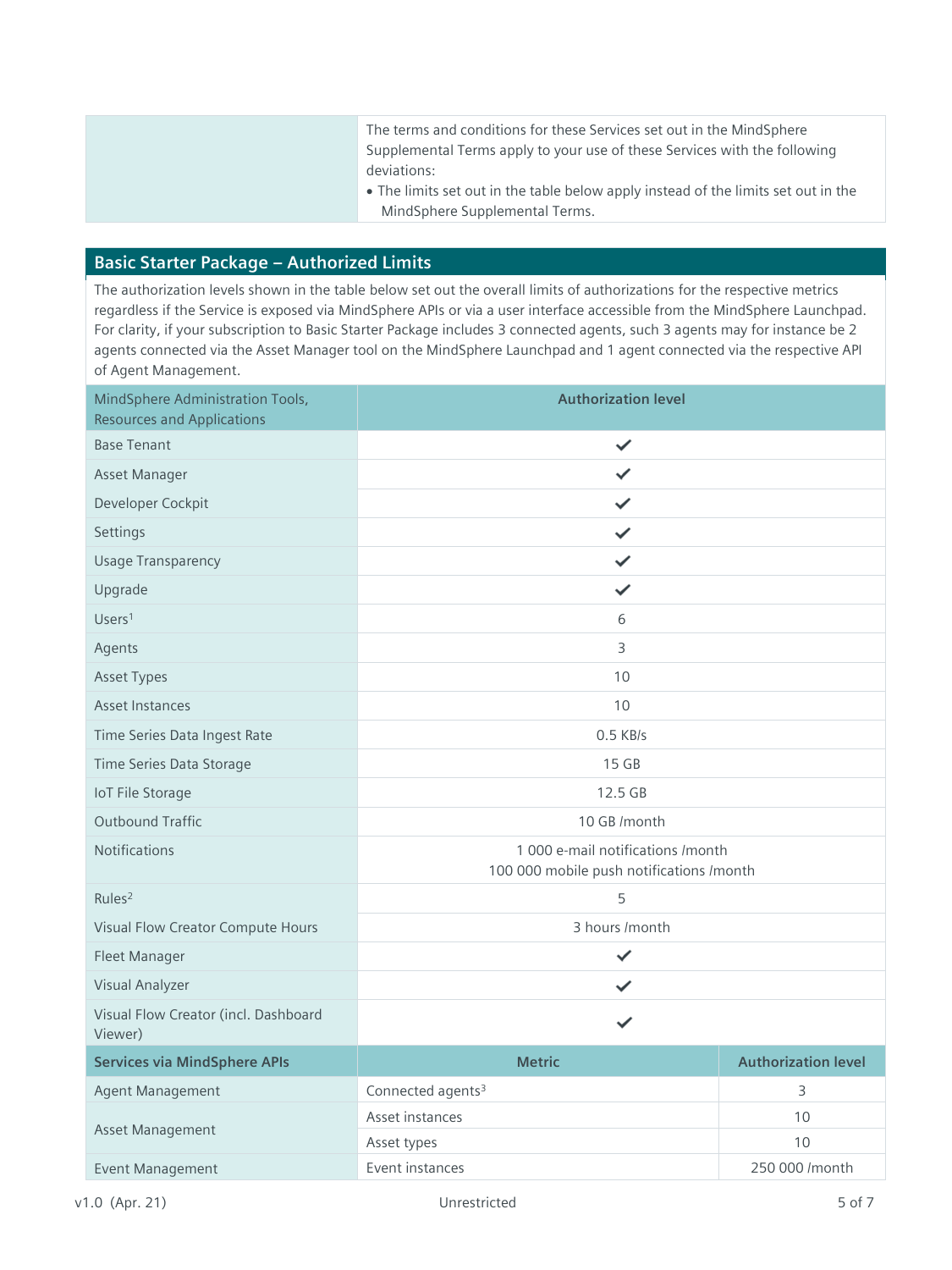|                              | Event types                                 | 10         |
|------------------------------|---------------------------------------------|------------|
| <b>Identity Management</b>   | Users <sup>1</sup>                          | 6          |
| IoT and Storage Services     |                                             |            |
| Time Series Service          | Time series data storage volume             | $15$ GB    |
| Time Series Bulk Service     | Time series data ingest rate                | $0.5$ KB/s |
| Aggregate Service            |                                             |            |
| File Service                 | File storage                                | $12.5$ GB  |
| <b>Token Manager Service</b> | Number of API calls <sup>4</sup> per minute | 150        |

<sup>1)</sup> 1 Admin and 5 Viewers; <sup>2)</sup> Active concurrent rules; <sup>3)</sup> Each connected agent leads to one used asset instance; <sup>4)</sup> An API call is defined as a token refresh to enable backend processing without user interaction.

| <b>Specific Terms</b>                                     |                                                                                                                                                                                                                                                                                                                                                                                                                                                                                                                |
|-----------------------------------------------------------|----------------------------------------------------------------------------------------------------------------------------------------------------------------------------------------------------------------------------------------------------------------------------------------------------------------------------------------------------------------------------------------------------------------------------------------------------------------------------------------------------------------|
| Payment terms                                             | The subscription fee for Basic Starter Package is charged yearly in advance.                                                                                                                                                                                                                                                                                                                                                                                                                                   |
| Data center location                                      | On your Account of your Basic Starter Package subscription, Your Content at rest<br>will be stored in the data center location set out in the MindSphere<br>Supplemental Terms.                                                                                                                                                                                                                                                                                                                                |
| Changes to the Product Sheet and<br><b>Specific Terms</b> | We may update this document from time to time during a Subscription Term in<br>order to reflect any changes agreed with or imposed by our subcontractors<br>(including changes in open source license terms) or we introduce new features,<br>supplements, enhancements or capabilities (e.g. that were not previously<br>included with the subscription but added for no additional fee). These changes<br>shall become binding upon release of a new version of this document on<br>www.mindsphere.io/terms. |
| Support                                                   | Support is provided in accordance with the MindSphere Supplemental Terms.                                                                                                                                                                                                                                                                                                                                                                                                                                      |

| <b>Security Information</b> |                                                                                                                                                                                                                |
|-----------------------------|----------------------------------------------------------------------------------------------------------------------------------------------------------------------------------------------------------------|
| General                     | In order to protect plants, systems, machines and networks against cyber<br>threats, it is necessary that you implement and continuously maintain a holistic,<br>state-of-the-art industrial security concept. |
| Secure communication        | Data transmission will be done via HTTPS protocol from asset to your Account.                                                                                                                                  |

| <b>Export Control Regulations</b> |              |
|-----------------------------------|--------------|
| AL                                | <sup>N</sup> |
| <b>FCCN</b>                       | N            |

| <b>Definitions</b> |                                                                                                                                                                                    |
|--------------------|------------------------------------------------------------------------------------------------------------------------------------------------------------------------------------|
| Asset              | An asset is a digital representation of a thing which can be e.g. a machine or an<br>automation system e.g. PLC or even a factory site. Assets are defined using an<br>asset type. |
| Event              | An event documents the occurrence of a defined situation (e.g. exceed<br>temperature threshold or starting a motor).                                                               |
| Event type         | The order and the content of an event instance are specified in the<br>corresponding event type (e.g. timestamp, priority and description).                                        |